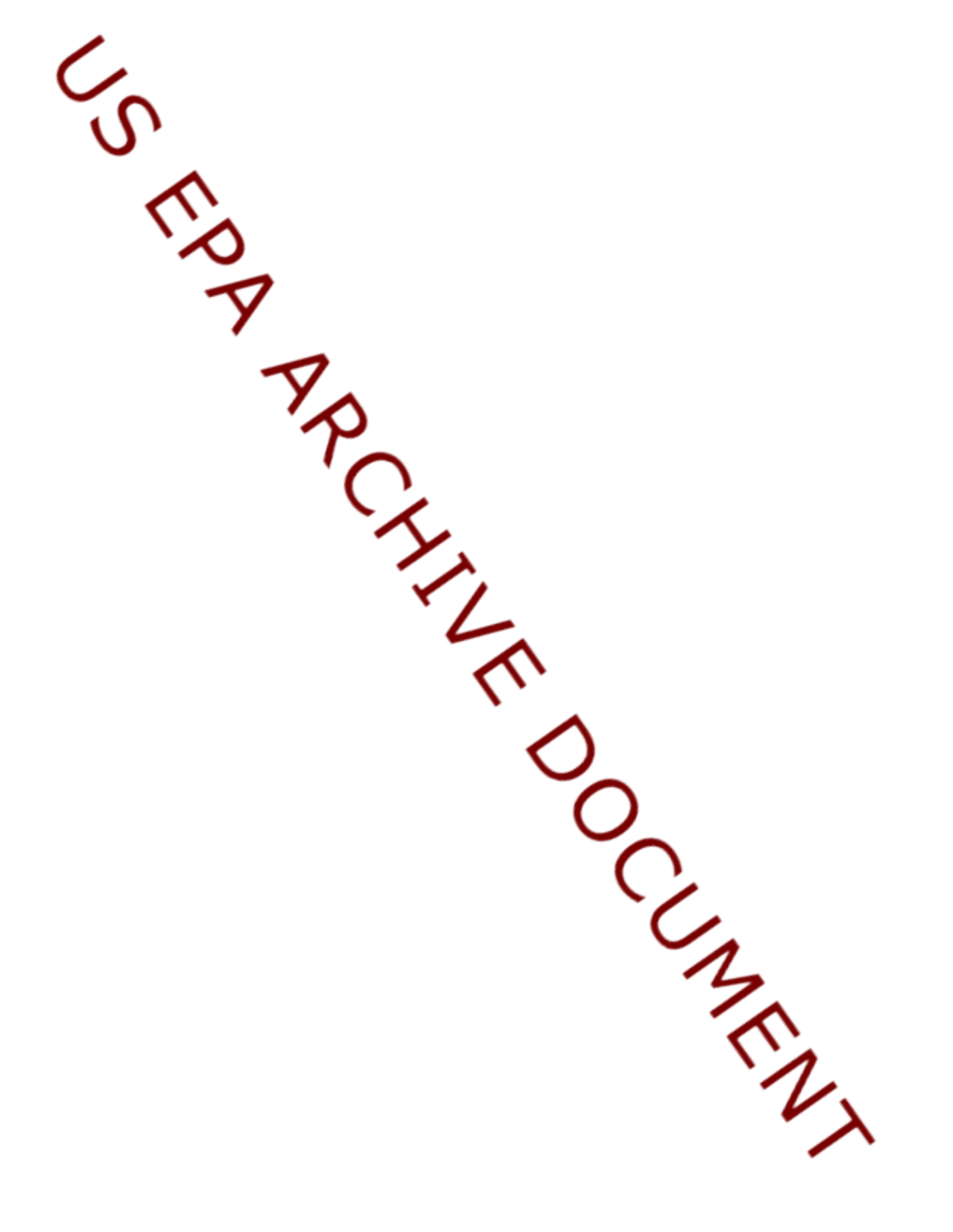| UNITED STATES ENVIRONMENTAL PROTECTION AGENCY<br>UNITED ST.<br>Office of Research and Development<br>Washington, D.C. 20460<br>ETV<br>ENVIRONMENTAL TECHNOLOGY VERIFICATION PROGRAM<br><b>VERIFICATION STATEMENT</b> |                                                                                                      |
|----------------------------------------------------------------------------------------------------------------------------------------------------------------------------------------------------------------------|------------------------------------------------------------------------------------------------------|
| TECHNOLOGY TYPE:                                                                                                                                                                                                     | <b>SOIL SAMPLER</b>                                                                                  |
| APPLICATION:                                                                                                                                                                                                         | <b>SUBSURFACE SOIL SAMPLING</b>                                                                      |
|                                                                                                                                                                                                                      | TECHNOLOGY NAME: AMS™ DUAL TUBE LINER SAMPLER                                                        |
| COMPANY:<br><b>ADDRESS:</b>                                                                                                                                                                                          | <b>ART'S MANUFACTURING AND SUPPLY</b><br><b>105 HARRISON STREET</b><br>AMERICAN FALLS, INDIANA 83211 |
| PHONE:                                                                                                                                                                                                               | $(800)$ 635-7330                                                                                     |

# ETV PROGRAM DESCRIPTION

The U.S. Environmental Protection Agency (EPA) created the Environmental Technology Verification (ETV) Program to facilitate the deployment of innovative technologies through performance verification and information dissemination. The goal of the ETV Program is to further environmental protection by substantially accelerating the acceptance and use of improved and cost-effective technologies. The ETV Program is intended to assist and inform those involved in the design, distribution, permitting, and purchase of environmental technologies. This document summarizes the results of a demonstration of the AMS™ Dual Tube Liner Sampler.

## PROGRAM OPERATION

Under the ETV Program and with the full participation of the technology developer, the EPA evaluates the performance of innovative technologies by developing demonstration plans, conducting field tests, collecting and analyzing demonstration data, and preparing reports. The technologies are evaluated under rigorous quality assurance (QA) protocols to ensure that data of known and adequate quality are generated and that the demonstration results are defensible. The EPA's National Exposure Research Laboratory, which demonstrates field characterization and monitoring technologies, selected Tetra Tech EM Inc. as the verification organization to assist in field testing various soil and soil gas sampling technologies. This demonstration was conducted under the EPA's Superfund Innovative Technology Evaluation Program.

## DEMONSTRATION DESCRIPTION

In May and June 1997, the EPA conducted a field test of the AMS™ Dual Tube Liner Sampler along with three other soil and two soil gas sampling technologies. This verification statement focuses on the AMS™ Dual Tube Liner Sampler; similar statements have been prepared for each of the other technologies. The performance of the Dual Tube Liner Sampler was compared to a reference subsurface soil sampling method (hollow-stem auger drilling and split-spoon sampling) in terms of the following parameters: (1) sample recovery, (2) volatile organic compound (VOC) concentrations in recovered samples, (3) sample integrity, (4) reliability and throughput, and (5) cost. Data quality indicators for precision, accuracy, representativeness, completeness, and comparability were also assessed against project-specific QA objectives to ensure the usefulness of the data.

The Dual Tube Liner Sampler was demonstrated at two sites: the Small Business Administration (SBA) site in Albert City, Iowa, and the Chemical Sales Company (CSC) site in Denver, Colorado. These sites were chosen because of the wide range of VOC concentrations detected at the sites and because each has a distinct soil type. The VOCs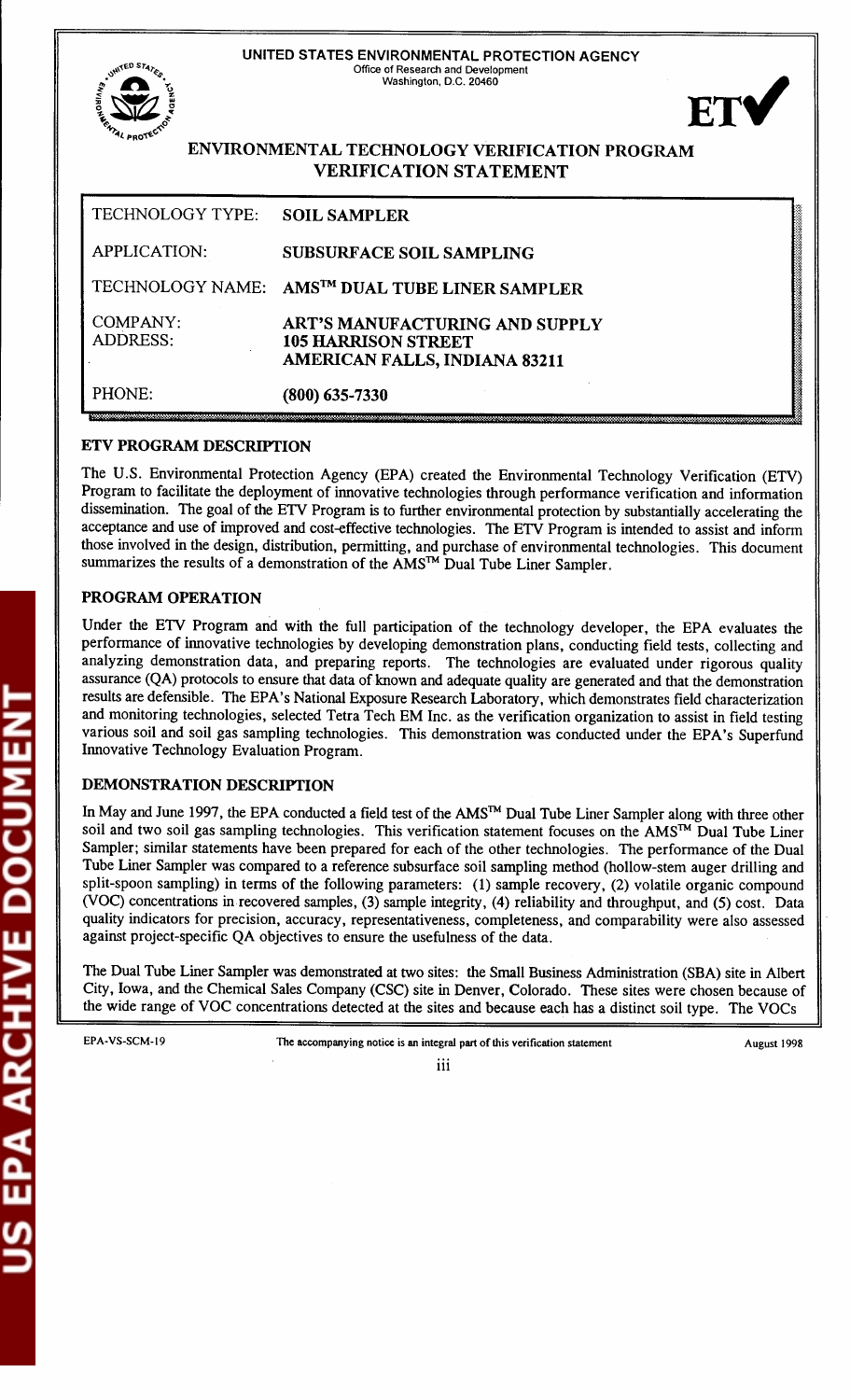detected at the sites include cis-1,2-dichloroethene (cis-1,2-DCE); 1,1,1-trichloroethane (1,1,1-TCA); trichloroethene (TCE); and tetrachloroethene (PCE). Soils at the SBA site are composed primarily of clay, and soils at the CSC site are composed primarily of medium- to fine-grained sand. A complete description of the demonstration, including a data summary and discussion of results, is available in a report titled *Environmental Technology Verification Report: Soil Sampler, Art's Manufacturing and Supply, AMSTM Dual Tube Liner Sampler*, EPA 600/R-98/093.

## **TECHNOLOGY DESCRIPTION**

The Dual Tube Liner Sampler was designed to collect subsurface soil samples by using direct-push platform technology. The sampler assembly is constructed of two steel tubes, or "extensions," of differing diameters designed so that the smaller of the two tubes fits within the larger. The outer extension is available in two diameters, 2-1/8-inch outside diameter (o.d.) and 1-3/4-inch o.d., and is equipped with a metal drive tip at the lower end. The outer extension is threaded at the upper end to facilitate additional metal extensions with increasing depth and the addition of a drive head adaptor to the top of the tool string. The inner extension is also available in two diameters, 1-3/4-inch o.d. and 1-1/8-inch o.d., to match the selected outer extension diameter. The lower end of the inner extension is threaded with a plastic grabber to facilitate the attachment of a polybutyrate liner during sample collection or a solid point metal inner drive tip during sampler advancement. The components of the sampler are assembled such that the outer extension serves as a temporary casing so that continuous or discrete soil samples can be collected using the inner extension liner and drive tip assemblies.

### **VERIFICATION OF PERFORMANCE**

The demonstration data indicate the following performance characteristics for the  $AMS<sup>TM</sup>$  Dual Tube Liner Sampler:

**Sample Recovery**: For the purposes of this demonstration, sample recovery was defined as the ratio of the length of recovered sample to the length of sampler advancement. Sample recoveries from 42 samples collected at the SBA site ranged from 42 to 100 percent, with an average sample recovery of 91 percent. Sample recoveries from 42 samples collected at the CSC site ranged from 46 to 88 percent, with an average sample recovery of 70 percent. Using the reference method, sample recoveries from 41 samples collected at the SBA site ranged from 40 to 100 percent, with an average recovery of 88 percent. Sample recoveries from the 42 samples collected at the CSC site ranged from 53 to 100 percent, with an average recovery of 87 percent. A comparison of recovery data from the Dual Tube Liner Sampler and the reference sampler indicates that the Dual Tube Liner Sampler achieved higher recoveries in the clay soil at the SBA site and lower sample recoveries in the sandy soil at the CSC site relative to the sample recoveries achieved by the reference sampling method.

*Volatile Organic Compound Concentrations:* Soil samples collected using the Dual Tube Liner Sampler and the reference sampling method at six sampling depths in nine grids (five at the SBA site and four at the CSC site) were analyzed for VOCs. For 21 of the 25 Dual Tube Liner Sampler and reference sampling method pairs (12 at the SBA site and 13 at the CSC site), a statistical analysis using the Mann-Whitney test indicated no significant statistical difference at the 95 percent confidence level between the VOC concentrations in samples collected with the Dual Tube Liner Sampler and those collected with the reference sampling method. Of the sample pairs where a statistically significant difference was identified, one was at the SBA site and three were at the CSC site. Analysis of the CSC site data, using the sign test, indicated no statistical difference between data obtained by the Dual Tube Liner Sampler and the reference method at the CSC and SBA sites.

*Sample Integrity*: A total of 12 integrity samples were collected with both sampling methods at each site to determine if potting soil in sampler interiors became contaminated after it was advanced through a zone of high VOC concentrations. For the Dual Tube Liner Sampler, VOCs were detected in only one of the 12 integrity samples. The sample was collected at the CSC site. The VOC detected in the potting soil at the CSC site was cis-1,2-DCE at a concentration of 6.07 micrograms per kilogram ( $\mu$ g/kg). These results indicate that the integrity of a lined chamber in the Dual Tube Liner Sampler is generally well preserved when the sampler is advanced through highly contaminated soils. Results of sample integrity tests for the reference sampling method indicate no contamination in the potting soil after advancement through a zone of high VOC concentrations. Because potting soil has an organic carbon content many times greater than typical soils, the integrity tests represent a worst-case scenario for VOC absorbance and may not be representative of crosscontamination under normal field conditions.